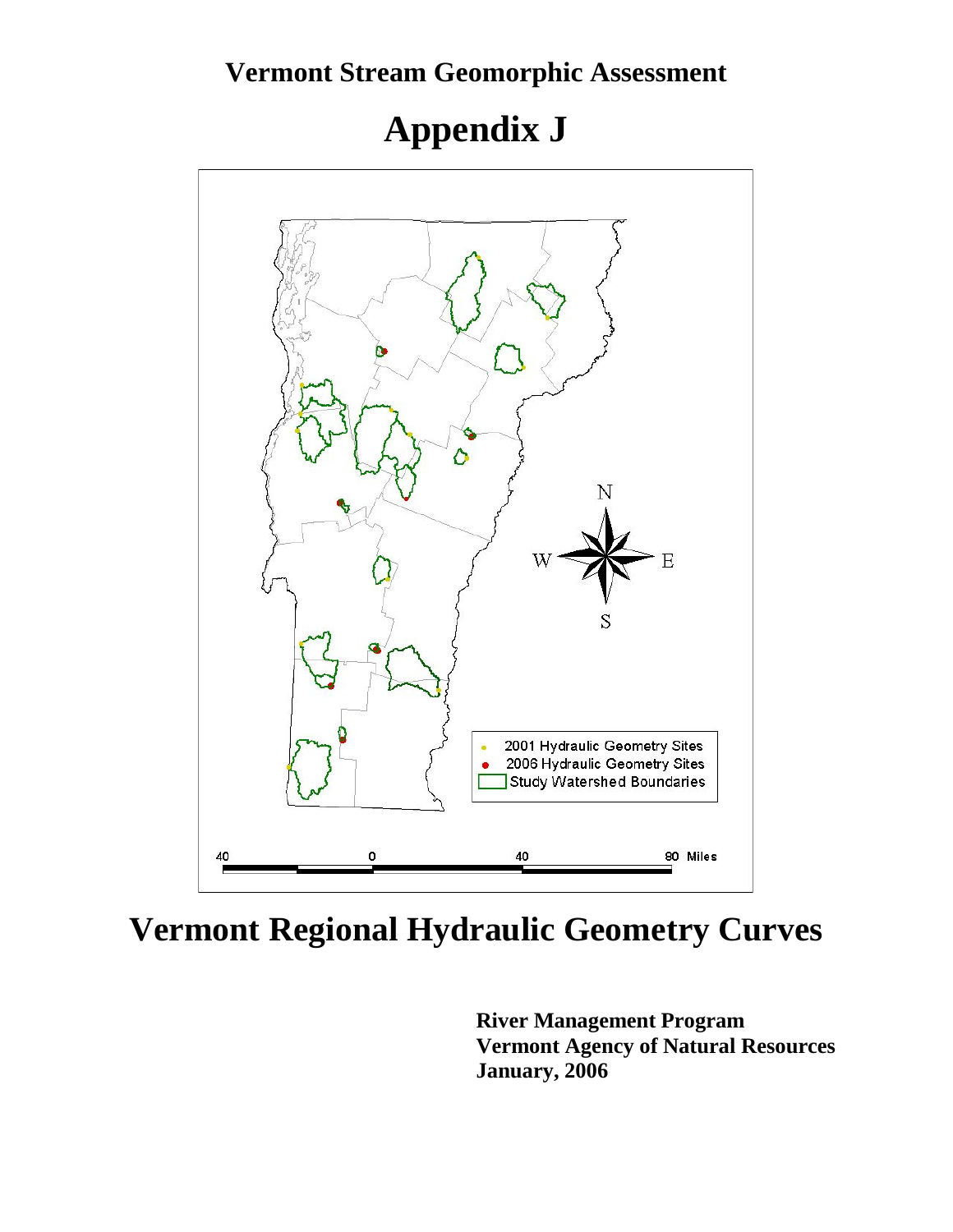### **Table of Contents**

<span id="page-1-0"></span>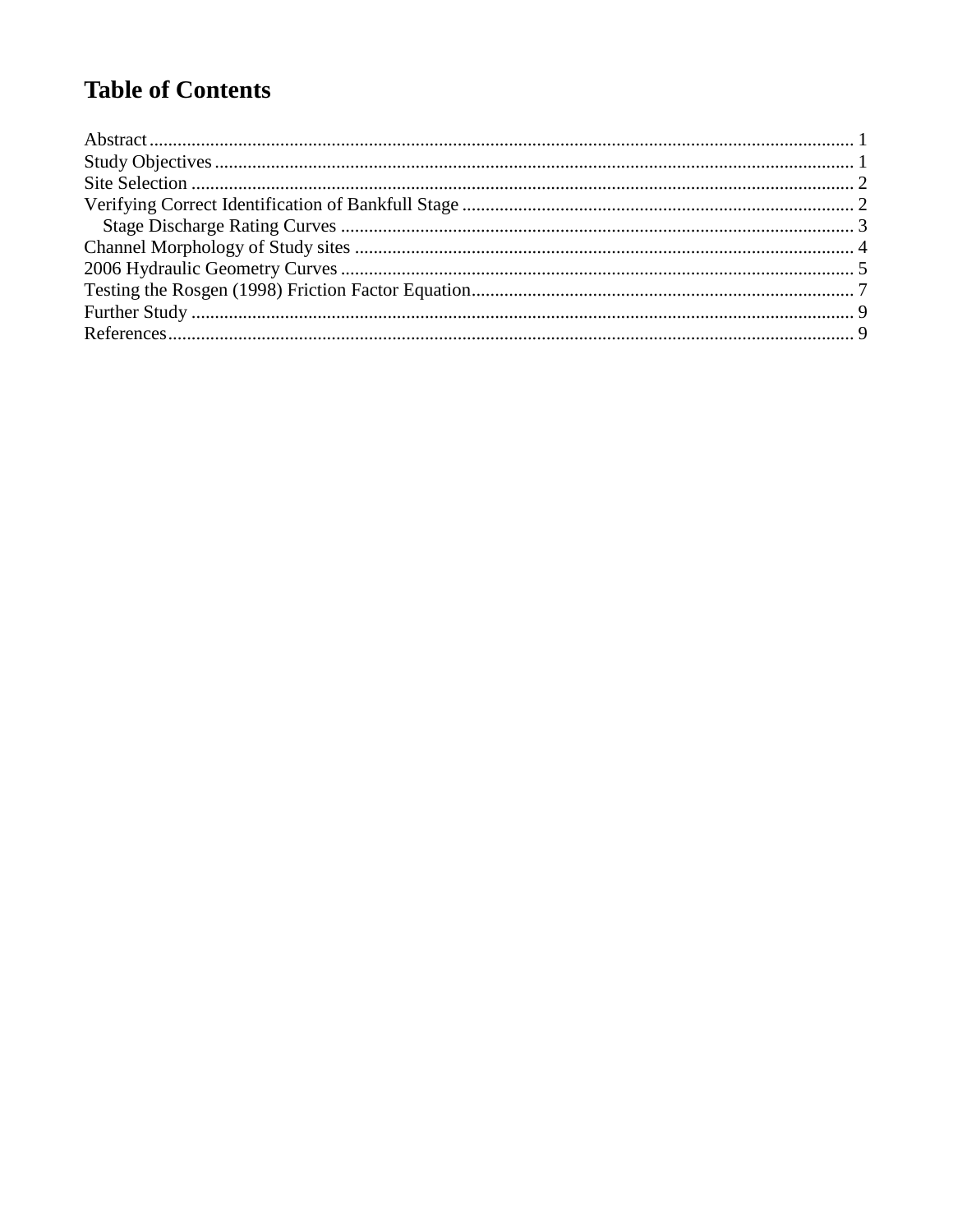### **Abstract**

Hydraulic geometry data from six ungaged streams in Vermont, ranging from four to 13 square miles of drainage area, were gathered and added to hydraulic geometry curves previously developed by the Vermont Department of Environmental Conservation (Vermont DEC, 2001). Four of the surveyed stream reaches have entrenchment ratios less than 2.2 and width to depth ratios greater than 12 which places them in the Rosgen B-stream type category (Rosgen, 1998). Two of the stream reaches have entrenchment ratios greater than 2.2 and width to depth ratios greater than 12 which places them in the Rosgen C-stream type category (Rosgen, 1998).

To verify that the flow frequency of the identified bankfull stage at each reach was within reasonable proximity to the theoretical value of 1.5 years the discharge associated with the identified bankfull stage was determined using stage discharge relations developed during this study and compared to the predicted 2-yr. recurrence interval flow as calculated using a regression equation developed by the United States Geological Survey (Olson, 2002) to calculate peak flow frequency characteristics of Vermont streams. Bankfull values extrapolated from the stage discharge curves fell within the standard error of prediction of the Olson equation.

Addition of the new data points to the previously developed Vermont Hydraulic Geometry Curves (Vermont DEC 2001) significantly strengthened the regressions describing the relation between drainage area and bankfull hydraulic geometry. Considering the typical application of and standard error of prediction associated with the regional curves, the change in predicted bankfull dimension values (cross section, width and depth) resulting from the addition of the 2006 data points are not substantial.

Flow measurement and hydraulic geometry data was used to test the applicability of an equation relating friction factor to relative roughness presented in Rosgen (1998). The test showed that the Rosgen (1998) friction factor equation does not accurately predict friction factor of the study streams. Velocities calculated using the Rosgen (1998) based friction factor vary from measured velocities by 33% on average. The equation was revised using flow measurement data from this study and used to recalculate velocities. The average variation between calculated and measured velocity decreased to 16%. These results are encouraging in that they suggest locally derived relative roughness friction factor relationships may lead to improved accuracy in velocity calculations. The revised relation should be tested on streams outside of the study streams.

### <span id="page-2-0"></span>**Study Objectives**

Bankfull hydraulic geometry relationships, otherwise known as regional curves were presented by Dunne and Leopold (1978). Regional hydraulic geometry curves describe the relation between drainage area of a channel and the bankfull hydraulic characteristics of discharge, cross-sectional area, width and depth of the channel. Hydraulic geometry curves developed by the Vermont Department of Environmental Conservation (VT DEC, 2001) have proven to be a useful tool in predicting the equilibrium condition hydraulic geometry of streams in Vermont.

Use of the hydraulic geometry curves has assisted in: geomorphic assessment, regulatory activities, flood recovery, fluvial conflict management and stream corridor protection and restoration design. Empirical evidence has verified that the curves' accuracy of prediction when applied to streams of the same size and morphologic type as those used to develop the curves is sufficient for the intended applications. Users of the curves have reported that the curves appear to under predict hydraulic geometry characteristics, particularly width, when applied to higher gradient streams draining an area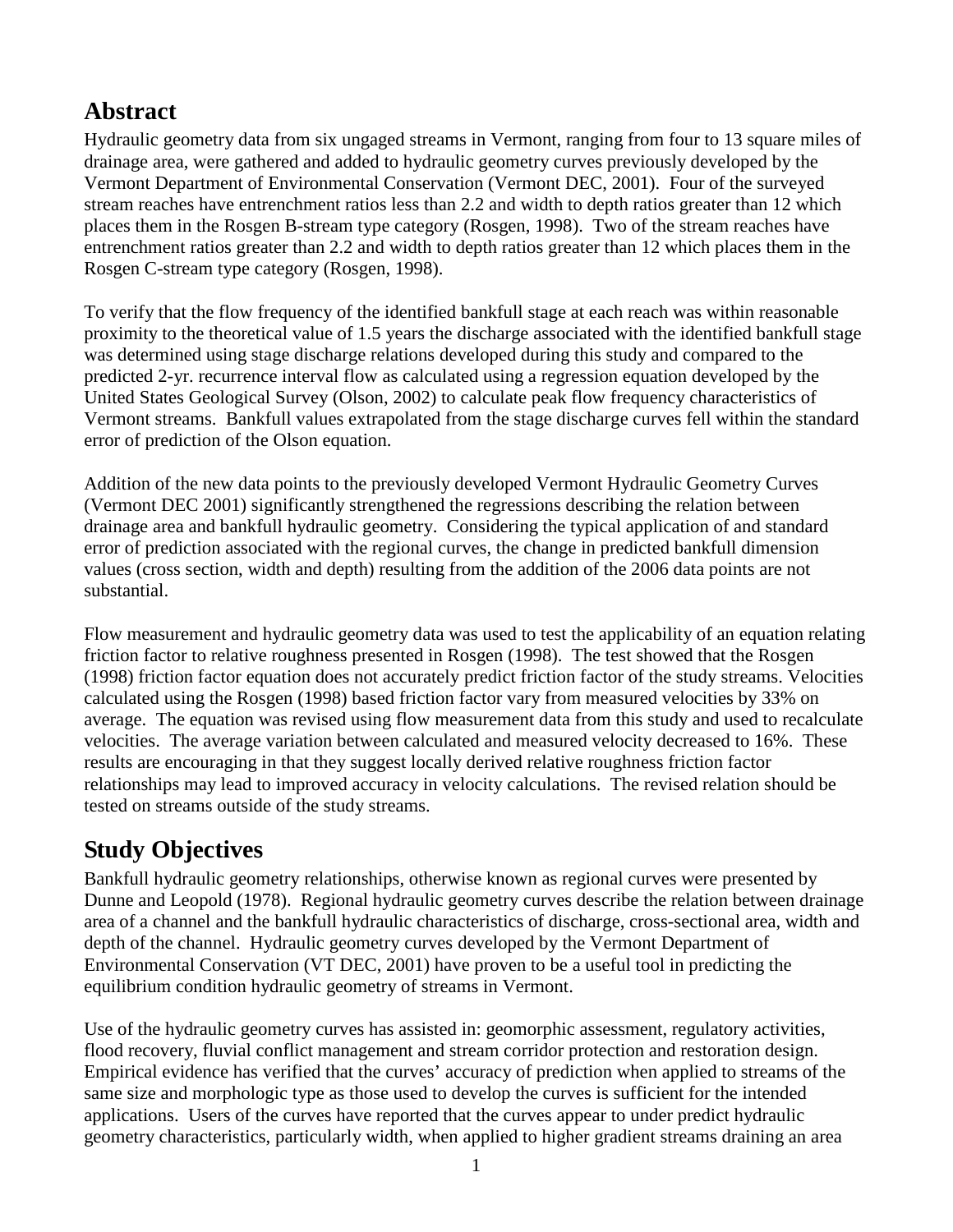less than the lower limit of the range of those used to develop the curves. The primary purpose of this study was to obtain and add data points from small streams in Vermont to improve the accuracy of prediction of the 2001 Vermont Hydraulic Geometry Curves when applied to small streams.

Flow velocity is strongly related to flow resistance (Knighton, 1998). Boundary resistance is the component of flow resistance that has been shown to have the most affect on velocity. Grain roughness is a component of boundary resistance and has been shown to be a function of relative roughness wich is the ratio of mean flow depth (d) to D84 (the diameter at which 84 percent of the particles are finer). Rosgen (1998) presents a plot of the relation between relative roughness and the ratio of velocity to shear velocity  $(v/v^*)$ . The data on the plot is from Leopold et. al (1964) and Limerinos (1970). The equation describing the line fit to the data is given as:

 $v/v^* = 2.83 + 5.7Log(d/DS4).$ 

The Vermont DEC Phase 3 stream geomorphic assessment spreadsheet calculates flow velocity using the above equation. Because the data sets used to develop the equation do not originate in the north eastern U.S. the applicability of this relationship to Vermont rivers has been questioned. A secondary purpose of this study is to verify the applicability of the above relationship to Vermont Rivers.

### <span id="page-3-0"></span>**Site Selection**

Several criteria were established for use in site selection. To qualify as study sites, candidate sites needed to: be of reference condition (see, 2001 Vermont Regional Hydraulic Geometry Curves), drain an area of less than 15 square miles, have a slope less than three percent and have well developed bankfull indicators. Data for the development of the 2001 Vermont regional curves was collected near active flow gages. Because of the lack of active USGS flow gages on small streams in Vermont we decided that study sites did not need to be in the vicinity of active gages.

Because sites were not required to be in the proximity of active flow gages possible site locations included nearly any reach of river in Vermont that met the above criteria. Remote screening data used to iteratively reduce the number of candidate sites included: Emergency 911 GIS data as an indicator of existing development, Vermont Biophysical Regions Data (Sorenson and Thompson, 2000) as an indicator of bedrock surficial geology and topographic characteristics, Vermont Road data (Vermont Center for Geographic Information) as an indicator of roadway encroachments, ortho-photographs (1990's) as an indicator of surrounding land use and information on Vermont's flood history (Cahoon, 2004 personal communication) as an indicator of potential historic flood damage and mitigation related alterations. Information provided by the Green Mountain National Forest helped to identify sites with a high probability of meeting the established criteria. A list of likely study sites was developed and field visits made to each to verify the suitability of each as a study site.

### <span id="page-3-1"></span>**Verifying Correct Identification of Bankfull Stage**

Data for the development of hydraulic geometry curves is typically collected at locations of flow gages with a period of record longer than 20 years. This allows for the bankfull stage selected by observation of field indicators to be correlated to a flow recurrence interval as calculated from the long term flow data. It has been shown that the bankfull or channel forming flow of different streams within a hydrophysiographic region will have a common recurrence interval which is typically in the proximity of 1.5 years (Leopold, etc, etc). Using this principle the researchers are able to verify that they have correctly identified the bankfull stage by comparing the flow frequency of the bankfull discharge to the theoretical value of 1.5.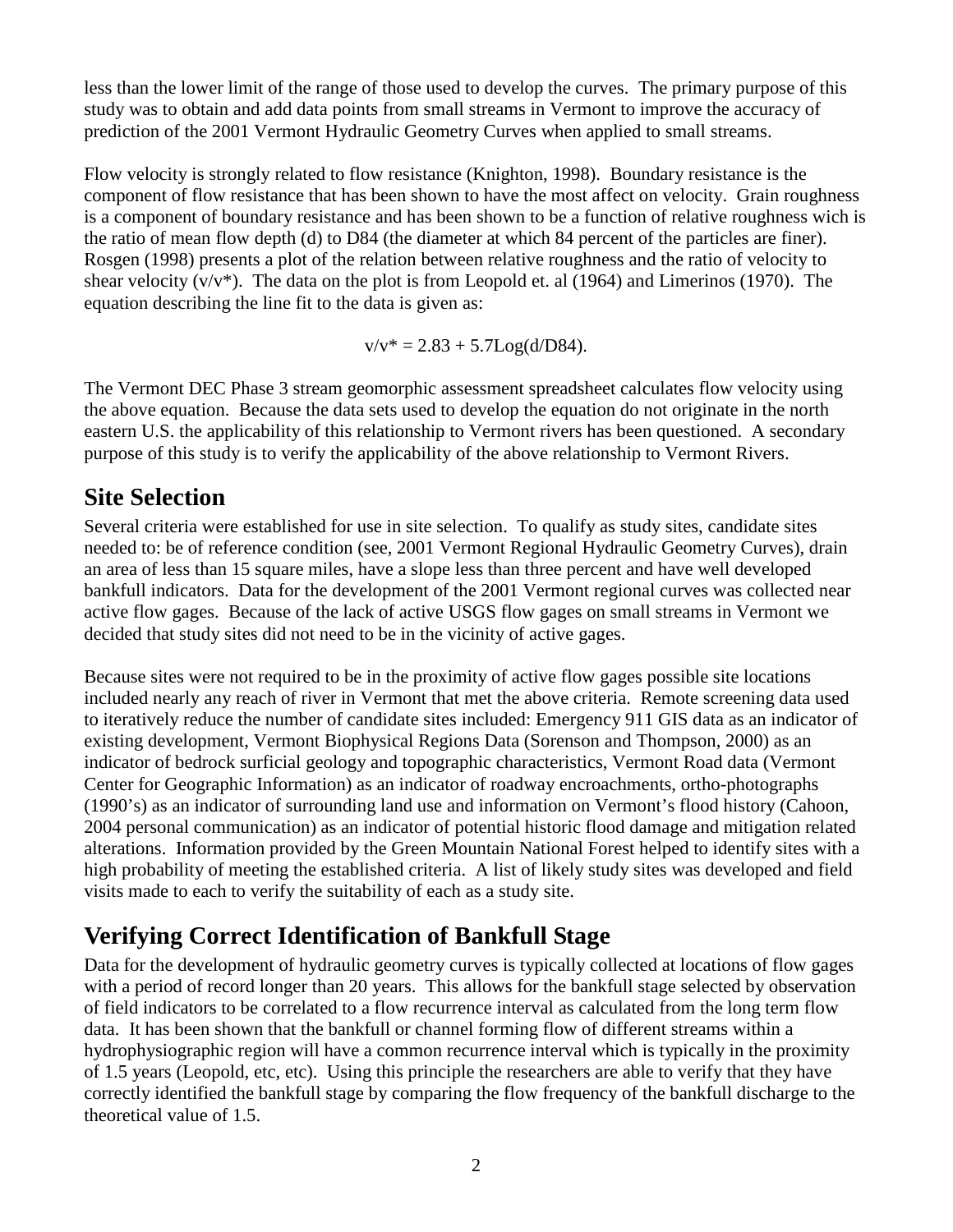Of the six sites selected only the Ranch Brook site, which has been in operation for four years, is in the proximity of an active USGS flow gage. None of the remaining study sites were located in the proximity of a gaging station. The absence of long term flow gages near the study sites prevented the standard practice of using long term flow data to calculate a recurrence interval for the field identified bankfull stage at each site. As an alternative means of providing some level of verification that the recurrence interval of the field identified stage was within the proximity of that which was expected the Vermont Flow Frequency Tool (Olson, 2003) was used to predict the 2-year discharge for each site. Stage discharge rating curves were developed and used to determine bankfull discharge and the bankfull discharge was then compared to the 2-year flow predicted by the Vermont Flow Frequency Tool (Olson, 2003).

#### <span id="page-4-0"></span>Stage Discharge Rating Curves

[Table 1](#page-4-1) presents flow measurement data that was collected during the study. Because the Ranch brook site was in close proximity to a gage it was unnecessary to make flow measurements there. Two to three flow measurements were made at each of the other sites. This allowed for development of preliminary stage-discharge rating curves from which bankfull discharge could be extrapolated. Because the two measurements from the Waits river site were made during very similar discharges a rating curve could not be developed for this site.

<span id="page-4-1"></span>

|                    |            |              |             |                   | <b>Cross</b>     |                 |                  |             |
|--------------------|------------|--------------|-------------|-------------------|------------------|-----------------|------------------|-------------|
|                    |            |              | <b>Mean</b> | Width             | <b>Sectional</b> | <b>Velocity</b> | <b>Discharge</b> |             |
| <b>Stream</b>      | Date       | <b>Stage</b> | Depth (ft.) | (f <sub>t</sub> ) | Area (sq.ft.)    | (ft/sec)        | (cfs)            | Manning's n |
| Battenkill W. Br.  | 10/11/2005 | 7.07         |             | 29                | 28.89            | 1.45            | 41.9             | 0.06        |
| Battenkill W. Br.  | 10/25/2005 | 7.61         | 1.55        | 31                | 48.05            | 2.75            | 132.1            | 0.07        |
| Deerfield          | 5/25/2004  | 10.02        | 1.04        | 22.3              | 23.2             | 1.28            | 29.8             | 0.12        |
| Deerfield          | 10/11/2005 | 9.83         | 0.78        | 21                | 16.4             | 1.12            | 18.3             | 0.11        |
| Greendale Brook    | 10/11/2005 | 11.25        | 0.36        | 23                | 8.21             | 1.19            | 9.77             | 0.084       |
| Greendale Brook    | 10/25/2005 | 12.1         | 1.22        | 23.5              | 28.69            | 3.53            | 101.37           | 0.063       |
| Sucker Brook       | 5/25/2004  | 9.32         | 0.54        | 16.75             | 9.06             | 0.8             | 7.22             | 0.19        |
| Sucker Brook       | 8/13/2004  | 9.87         | 1.07        | 17.4              | 18.58            | 1.68            | 31.25            | 0.14        |
| Sucker Brook       | 9/1/2005   | 9.4          | 0.45        | 15                | 6.8              | 0.8             | 5.43             | 0.16        |
| <b>Waits River</b> | 4/28/2005  | 6.28         | 0.82        | 22.6              | 18.62            | 2.11            | 39.39            | 0.08        |
| <b>Waits River</b> | 10/17/2005 | 6.22         | 0.9         | 21                | 18.95            | 2.18            | 41.24            | 0.09        |

Table 1. Flow Measurement Data**.**

[Figure 1](#page-5-1) shows the four stage discharge rating curves that were developed for the remaining sites. These curves should be considered preliminary. Due to the few data points on each plot there can be little confidence in discharge values both interpolated and extrapolated from these curves. The presentation of these curves and use of values extrapolated from them in this report is done out of absolute necessity. As more data points are added to these plots this report will be updated.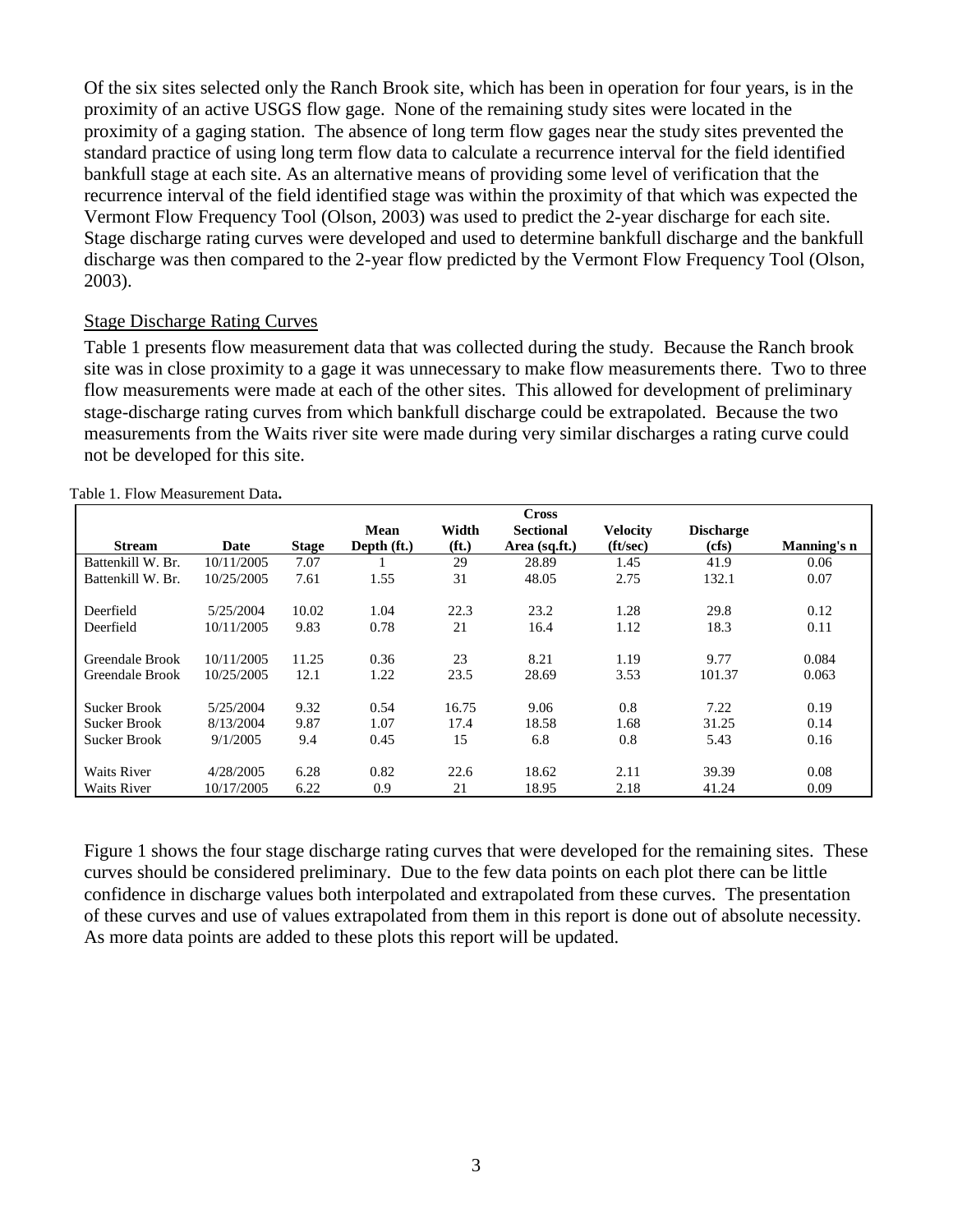

<span id="page-5-1"></span>Figure 1. Stage-discharge rating curves for study sites.

While there is up to 45 percent difference between the bankfull discharge and predicted 2-yr discharges it must be noted that the typical standard error of prediction for the 2-year discharge using the Vermont Flow Frequency Tool (Olson, 2003) is +48.2 percent and -32.5 percent and the probability that the actual 2 year discharge falls within this range is only 68 percent. [Table 2](#page-5-2) shows that the bankfull values fall within this standard error of prediction. The fact that the identified bankfull discharge falls within the standard error of

[Table 2](#page-5-2) presents the bankfull values derived

preliminary state

and the difference between the two as a percentage of the Olson Q2 prediction for each site. The data neither

accuracy of the field

stage.

discharge rating curves,

<span id="page-5-2"></span>Table 2. Difference between bankfull discharge determined by

extrapolation of preliminary rating curves and calculation using Olson,

2003 regression equations.

| <b>Stream</b>      | <b>Obkf</b> from Rating<br>Curve (cfs) | Q2-Olson<br>(cfs) | Difference as % of<br>O <sub>2</sub> -Olson |
|--------------------|----------------------------------------|-------------------|---------------------------------------------|
| Sucker Brook       | 79                                     | 98                | -19                                         |
| Greendale Brook    | 171                                    | 157               | 9                                           |
| Ranch Brook        | $*N/A$                                 | 147               | N/A                                         |
| <b>Waits River</b> | N/A                                    | 131               | N/A                                         |
| Deerfield          | 104                                    | 189               | $-45$                                       |
| Battenkill W. Br.  | 206                                    | 320               | $-36$                                       |

<span id="page-5-3"></span>\*The reason that there is no bankfull for Ranch brook is that the need to correlate flow stage at the measurement cross section to flow stage at the USGS gage was overlooked. This data will be gathered in the upcoming field season.

prediction of the 2-yr flow does indicate a good probability that the bankfull stage was correctly identified.

### <span id="page-5-0"></span>**Channel Morphology of Study sites**

Hydraulic geometry and several morphologic characteristics of the study sites and surrounding valleys were surveyed in the field following established protocols and using standard laser level survey equipment. See, 2002 Vermont Regional Hydraulic Geometry Curves (VT DEC, 2002) for further description of field survey techniques.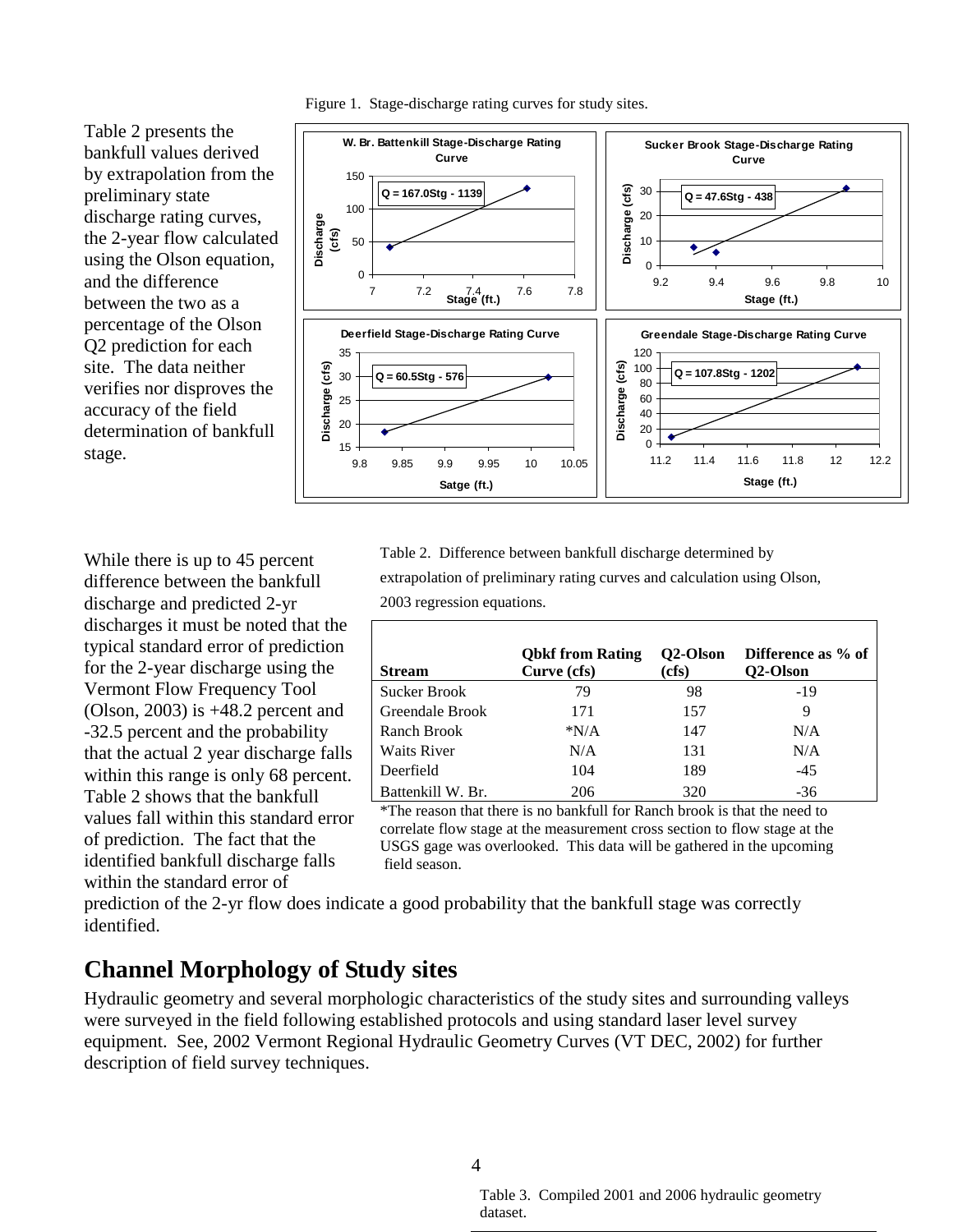<span id="page-6-1"></span>

| Table 4 presents the                             |                                                            |  |                                                   |                                         | <b>Drainage</b>                     | <b>Bankfull</b> |              | <b>XS</b>              |                                       |                            |
|--------------------------------------------------|------------------------------------------------------------|--|---------------------------------------------------|-----------------------------------------|-------------------------------------|-----------------|--------------|------------------------|---------------------------------------|----------------------------|
| primary parameters that                          | Table 4. Morphologic characteristics of 2006 studDischarge |  |                                                   |                                         |                                     |                 |              | Area<br>(sq.fit.)      | Width<br>(f <sub>t</sub> )            | Depth<br>(f <sub>t</sub> ) |
| describe stream                                  |                                                            |  | Sucker Brook                                      |                                         |                                     |                 | 79           |                        | 22                                    | 1.25                       |
| morphology for each of the                       | <b>Stream Name</b>                                         |  | <b>Entrengle</b> <sub>endale</sub><br>ment Ratiok | W/D<br>Ratio                            | <b>Reach Slope</b><br>$(t_1$ ./ft.) |                 |              | $1$ D50 (mm) $\alpha$  | Rosgen Stream<br>$2$ hype             |                            |
| sites. Research has shown                        | Greendale Brook                                            |  |                                                   | Rangah Brook 20.78                      | 0.0184                              |                 | 147          | 37<br>31               | 2B4c                                  | 1.49<br>1.40               |
| that channel geometry has                        | Sucker Brook                                               |  |                                                   | Wajta River 16.50                       | 0.0292                              |                 | 131          | 34<br>32.00            | 25B4                                  | 1.34                       |
| an influence on hydraulic                        | Ranch Brook                                                |  |                                                   | Deerfield<br>East Orange<br>East Orange | 0.0193                              |                 | 104          | 57<br>53.00            | $32_{B4}$                             | 1.8                        |
|                                                  | <b>Waits River</b>                                         |  |                                                   | 16.00                                   | 040195                              |                 |              | 187 35.00              |                                       |                            |
| geometry. For this reason                        | Deerfield River                                            |  | B4.18                                             | W.B8 Bkill 21.00                        | 0.0104                              |                 |              | 53<br>206 74.00<br>-63 | 2 <sup>6</sup> 4 <sup>b</sup><br>4@3c | 1.9<br>1.58                |
| it is common practice to                         |                                                            |  |                                                   | Ottaguechee <sub>25.22</sub>            |                                     |                 | 661          |                        |                                       | 3.2                        |
| use streams of a single                          | W Br. Bkill                                                |  | Avers                                             |                                         | $\overset{23}{\text{Q}}$ .0070      |                 | 621          | $43.00^{201}$<br>146   | $\frac{63}{41}CB$                     | 3.6                        |
| valley type and boundary                         |                                                            |  | <b>Sleepers R.</b>                                |                                         | 43                                  |                 | 1312         | 214                    | 69                                    | 3.1                        |
| condition when developing regional hydraulic     |                                                            |  | Laplatte                                          |                                         | 45                                  |                 | 734          | 197                    | 77                                    | 2.5                        |
| geometry curves. The Rosgen stream               |                                                            |  | E Br<br><b>Passumpsic</b>                         |                                         | 54                                  |                 | 854          | 224                    | 72                                    | 3.1                        |
|                                                  |                                                            |  | <b>Little Otter</b>                               |                                         | 57                                  |                 | 1122         | 265                    | 92                                    | 2.9                        |
| classification system (Rosgen, 1996) provides a  |                                                            |  | <b>Mettawee</b>                                   |                                         | 70                                  |                 | 3300         | 337                    | 95                                    | 3.5                        |
| useful method for identifying streams of similar |                                                            |  | Dog                                               |                                         | 76                                  |                 | 1537         | 277                    | 78                                    | 3.6                        |
| type. In developing the 2002 Vermont regional    |                                                            |  |                                                   |                                         | 77                                  |                 | 1850         | 244                    | 89                                    | 2.7                        |
| hydraulic geometry curves (VT DEC, 2001) an      |                                                            |  |                                                   | Walloomsac                              | 111<br>112                          |                 | 1879         | 410<br>650             | 110<br>133                            | 3.7<br>4.9                 |
| effort was made to obtain data from unconfined   |                                                            |  | Williams<br><b>Black River</b>                    |                                         | 122                                 |                 | 5490<br>1726 | 304                    | 71                                    | 4.3                        |
| streams with slopes less than three percent      |                                                            |  | <b>Mad River</b>                                  |                                         | 139                                 |                 | 4960         | 559                    | 138                                   | 4.0                        |

\* For 2006 sites except Ranch brook and Waits river bankfull discharge was determined by extrapolation from preliminary stage discharge rating curves. Bankfull discharge for Ranch brook and Waits river were calculated using the VT Flow Frequency Tool. For all other sites bankfull discharge was determined using USGS stage discharge relation for the particular gage.

\*\* Sites in bold were used for development of 2001 Regional Hydraulic Geometry Curves. All other sites were surveyed in 2004

morphology criterion was relaxed to allow for streams of narrower valleys and steeper slopes to be included in the study.

### <span id="page-6-0"></span>**2006 Hydraulic Geometry Curves**

streams with slopes less than three percent (Rosgen C-type streams) because in Vermont these are the types of streams that are most frequently degraded and in need of restoration. Due to topographic characteristics of Vermont it is uncommon for small catchments to be drained by C-type streams. For this reason the common

The complete 2001 and 2006 hydraulic geometry dataset is presented in [Table 3.](#page-5-3) The 2001 and the new 2006 curves (the 2006 curves are based on the compiled 2001 and 2006 data sets) are shown in [Figure 2.](#page-7-0) Plotting both the 2001 and the 2006 curves on the same graph allows for a visual analysis of the affect that the 2006 data has on the previously plotted 2001 regressions. Because the discharge data collected for the 2006 sites is unreliable bankfull discharge data was not plotted. The addition of the 2006 data to the 2001 data set resulted in a:

- 0.17 increase in intercept and no change in slope and of the area regression,
- 2.92 increase in intercept and a 0.16 decrease in slope of the width regression, and
- 0.26 increase in intercept and a 0.05 increase in slope of the depth regression.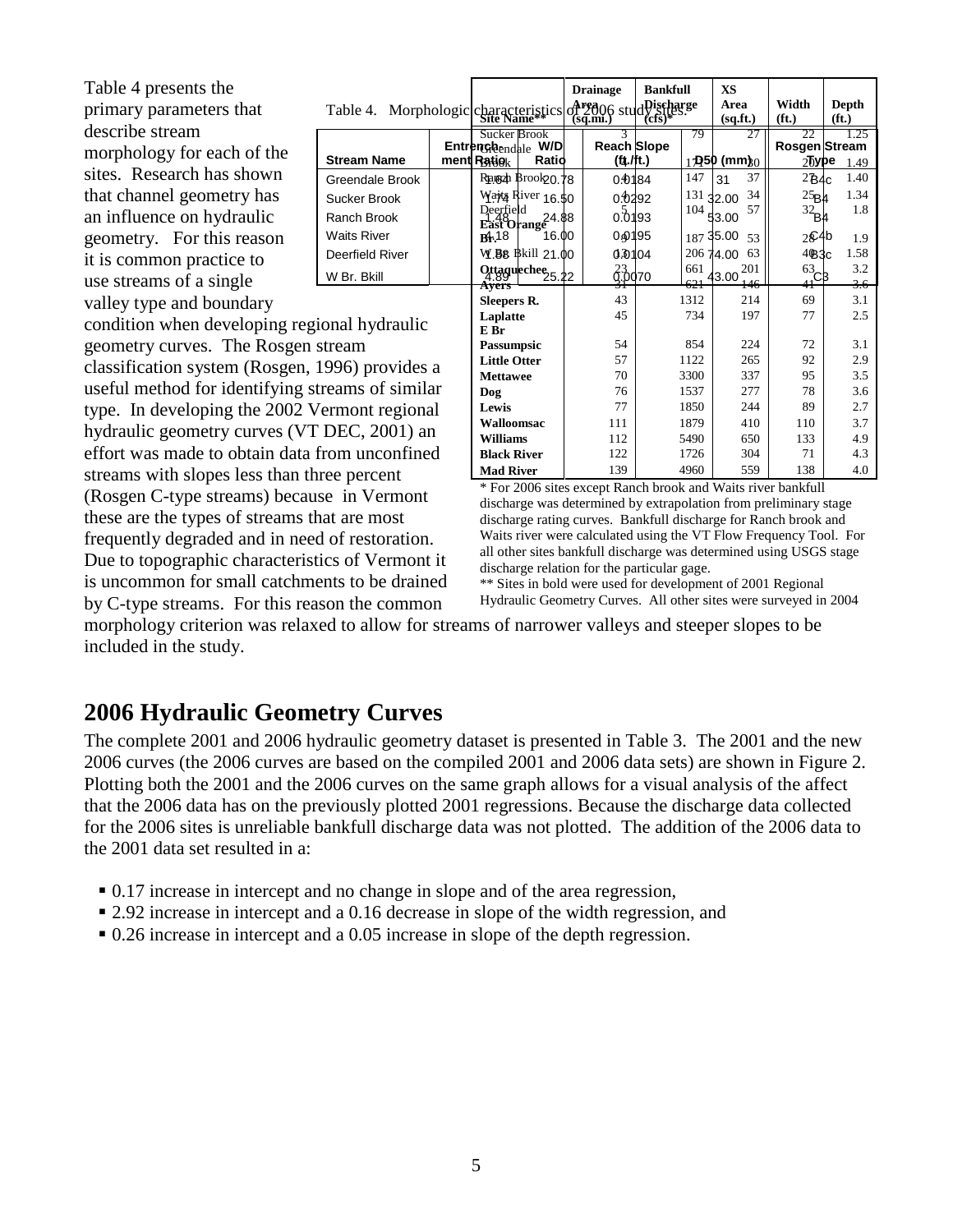Addition of the 2006 data to the 2001 VT Hydraulic Geometry Curves resulted in a rise in r-squared values for each curve. R-squared values increased from:

- 0.85 to 0.95 for the area regression,
- $\approx 0.78$  to 0.91 for the width regression and
- 0.59 to 0.87 for the depth regression.

These high  $r^2$  values reveal that drainage area is a very good predictor of bankfull width, depth and cross-sectional area.

To quantify the effect of the 2006 data on bankfull dimension predictions, an analysis of prediction difference was conducted. The results of the analysis are presented in [Table 5.](#page-7-1)

- The difference in predicted cross sectional area, ranges from 0.57 square feet at five square miles to 6.16 square feet at 120 square miles.
- The difference in predicted width decreases from 3.83 feet at five square miles to zero at 66 square miles and then increases to 3.84 feet at 120 square miles.
- The difference in predicted depth decreases from 0.27 feet at five square miles to zero at 120 square miles.



<span id="page-7-0"></span>Figure 2. 2001 and 2006 Vermont Hydraulic Geometry Curves. The 2001 curves are presented as dashed lines and 2006 curves as solid lines. 2001 data are presented as dual-colored points and 2006 data as monocolored points.

<span id="page-7-1"></span>

|  |  |  | Table 5. Analysis of difference in geometry predictions between 2001 and 2006 curves. |
|--|--|--|---------------------------------------------------------------------------------------|
|  |  |  |                                                                                       |

|                         | Area $(sq. ft.)$          |                           |       | Width (ft.)               |                           |         | Depth (ft.)               |                           |         |
|-------------------------|---------------------------|---------------------------|-------|---------------------------|---------------------------|---------|---------------------------|---------------------------|---------|
| <b>Drainage</b><br>Area | 2006<br><b>Prediction</b> | 2001<br><b>Prediction</b> | Diff. | 2006<br><b>Prediction</b> | 2001<br><b>Prediction</b> | Diff.   | 2006<br><b>Prediction</b> | 2001<br><b>Prediction</b> | Diff.   |
| 5                       | 41.40                     | 40.83                     | 0.57  | 26.60                     | 22.76                     | 3.83    | 1.56                      | 1.82                      | $-0.27$ |
| 10                      | 69.62                     | 68.66                     | 0.96  | 36.08                     | 32.19                     | 3.89    | 1.92                      | 2.17                      | $-0.25$ |
| 20                      | 117.08                    | 115.48                    | 1.61  | 48.95                     | 45.53                     | 3.42    | 2.36                      | 2.58                      | $-0.22$ |
| 40                      | 196.91                    | 194.21                    | 2.70  | 66.40                     | 64.38                     | 2.02    | 2.90                      | 3.07                      | $-0.16$ |
| 60                      | 266.89                    | 263.23                    | 3.66  | 79.37                     | 78.85                     | 0.52    | 3.28                      | 3.40                      | $-0.12$ |
| 80                      | 331.16                    | 326.61                    | 4.55  | 90.08                     | 91.05                     | $-0.97$ | 3.57                      | 3.65                      | $-0.07$ |
| 100                     | 391.49                    | 386.11                    | 5.38  | 99.37                     | 101.80                    | $-2.43$ | 3.82                      | 3.86                      | $-0.04$ |
| 120                     | 448.86                    | 442.69                    | 6.16  | 107.67                    | 111.52                    | $-3.84$ | 4.04                      | 4.04                      | 0.00    |

The increase in predicted width that resulted from addition of the 2006 is in agreement with past reports that the 2001 curves under-predict channel width when applied to small streams. Yet the increase in predicted width is at only 3.83 feet for streams draining five square miles.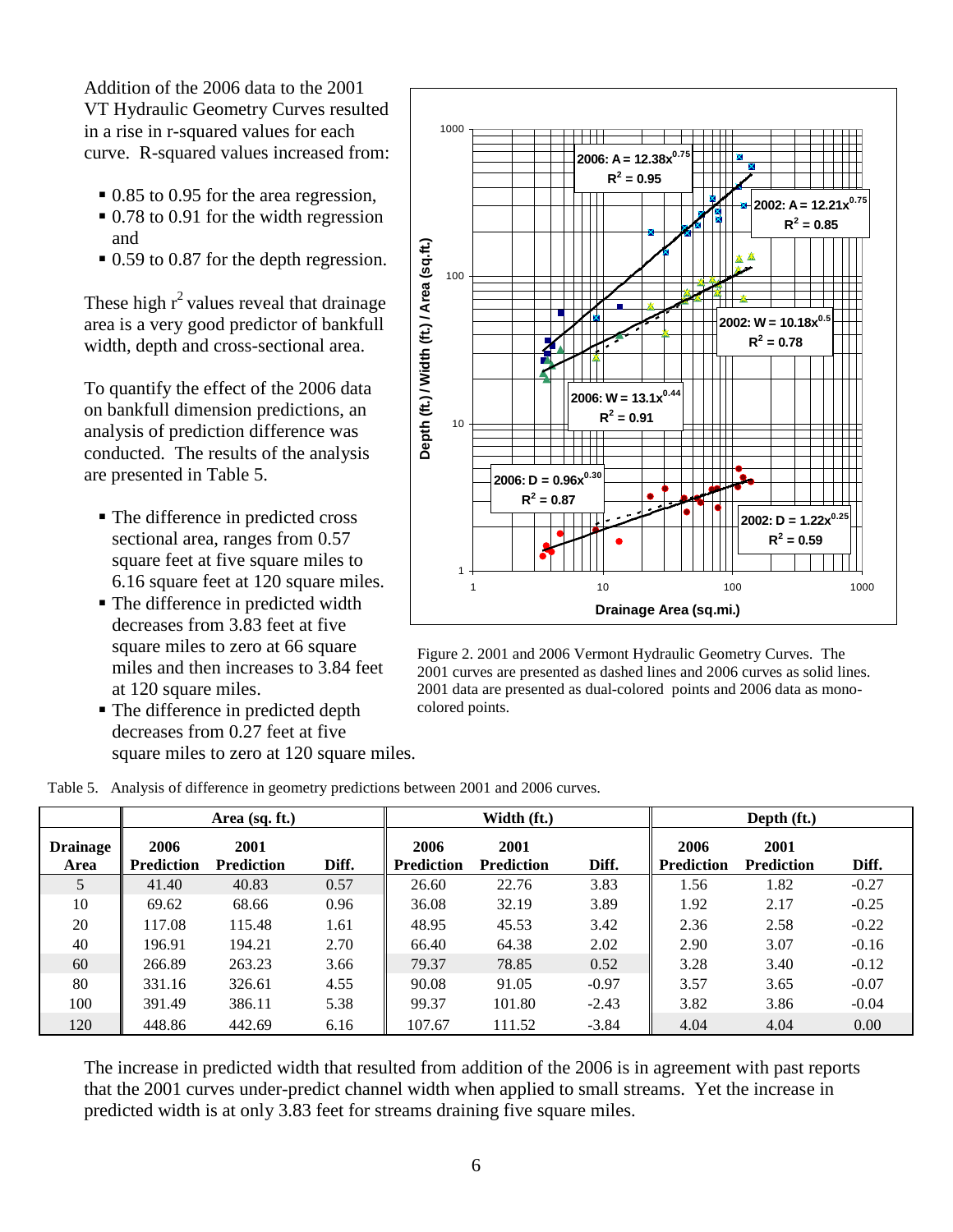The 95% interval confidence bands around the width curve are shown in [Figure 3.](#page-8-1) The figure shows that the possible prediction values associated with a 95% confidence level range from:

- 15 to 33 feet at four square miles,
- $\blacksquare$  51 to 68 feet at 30 square miles,
- 79 to 95 feet at 70 square miles and
- **105 to 134 feet at 143** square miles.

Considering this range of predicted values within the 95% confidence limits and the typical applications of the curves the change in predicted bankfull geometry values when the 2006 data is added to the 2001 curves is not substantial.



<span id="page-8-1"></span>Figure 3. Width vs. drainage area data and regression lines with confidence

### <span id="page-8-0"></span>**Testing the Rosgen (1998) Friction Factor Equation**

b d

**Bankful Width (ft.)**

Bankful Width (ft.)

The flow measurement and hydraulic geometry data gathered during this study provided an opportunity to test the applicability of the friction factor relative roughness relation presented in Rosgen (1998) and used in the Vermont DEC Phase 3 stream geomorphic assessment spreadsheet to Vermont streams. The relationship is of the form,

$$
v/v^* = 2.83 + 5.7\log(d/D84)
$$

Where; v is velocity, and d is mean depth and v\* is shear velocity.

The calculation of shear velocity is possible with basic channel geometry data.

$$
V^* = (gSR)^{0.5}
$$

Where,  $g =$  the acceleration due to gravity,  $S =$ channel slope, and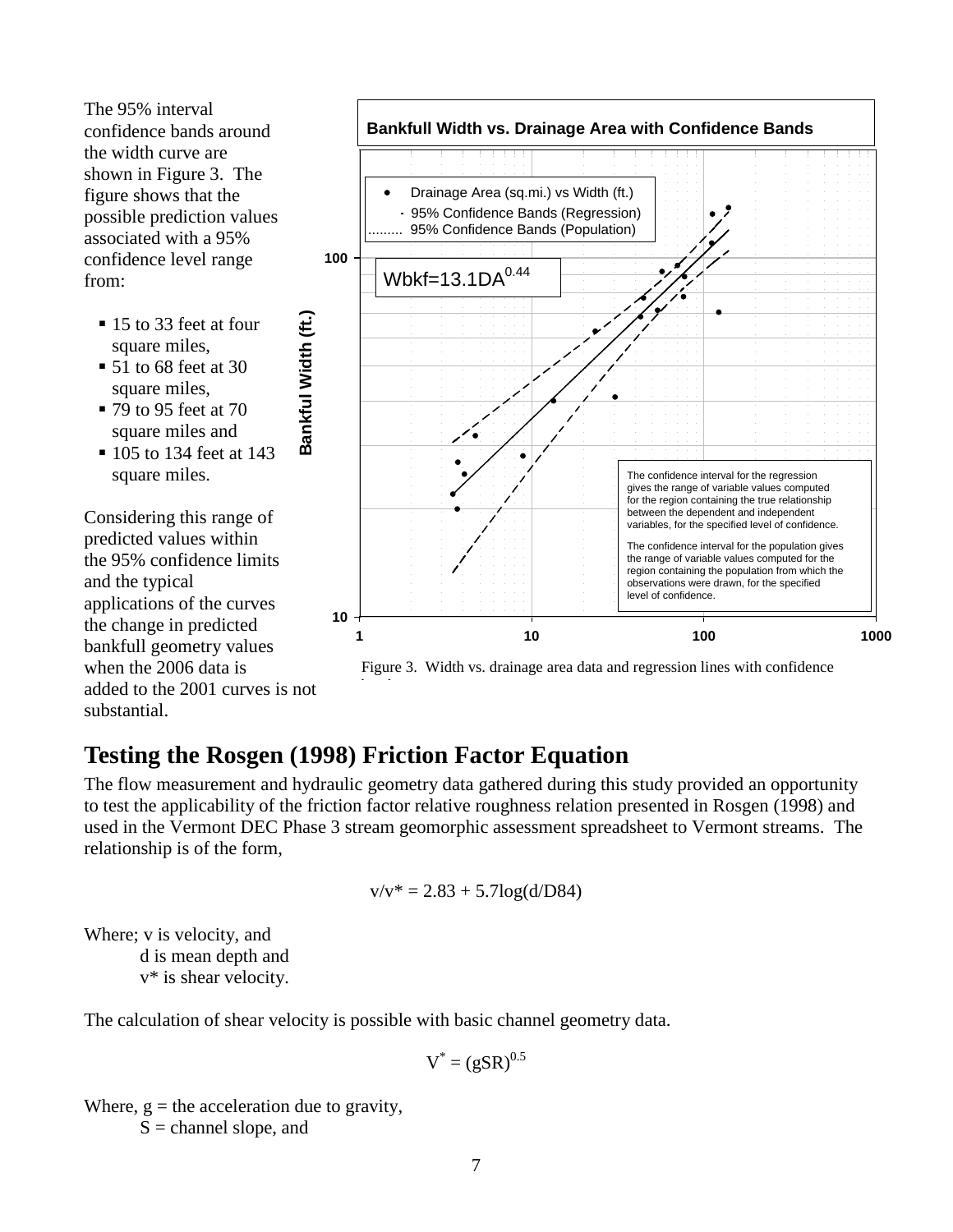#### R= hydraulic radius.

The friction factor relative roughness relationship can be used in combination with the equation for shear velocity to calculate mean velocity at the cross-section. Using this friction factor relation for Vermont streams is likely to provide inaccurate results due to the fact that the equation was developed using empirical data from regions other than northern New England.

| As a test of the Phase 3<br>velocity calculations                                  | d<br>Table 6. Comparison of measured to calculated velocities. |                                             |                                                              |                                        |                                                                              |                                               |  |  |
|------------------------------------------------------------------------------------|----------------------------------------------------------------|---------------------------------------------|--------------------------------------------------------------|----------------------------------------|------------------------------------------------------------------------------|-----------------------------------------------|--|--|
| velocities were calculated for<br>each stream for every stage<br>at which velocity | <b>Stream Name</b>                                             | <b>Measured</b><br><b>Velocity</b><br>(cfs) | <b>Calculated</b><br><b>Velocity (cfs)</b><br>(Rosgen, 1998) | Percent<br>difference<br>$(a$ and $b)$ | <b>Calculated Velocity (cfs)</b><br><b>(VT friction factor)</b><br>relation) | Percent<br>difference<br>$(a \text{ and } d)$ |  |  |
| measurements were made.                                                            | Battenkill W. Br.                                              | 1.45                                        | 2.40                                                         | 40                                     | 1.61                                                                         | 10                                            |  |  |
| Table 6 shows a comparison                                                         | Battenkill W. Br.                                              | 2.75                                        | 3.63                                                         | 24                                     | 2.45                                                                         | $-12$                                         |  |  |
| of velocities measured at the                                                      | Deerfield                                                      | 1.28                                        | 2.08                                                         | 38                                     | 1.36                                                                         | 6                                             |  |  |
| study sites during various                                                         | Deerfield                                                      | 1.12                                        | 1.45                                                         | 23                                     | 0.94                                                                         | $-19$                                         |  |  |
| flow stages and velocities                                                         | Greendale Brook                                                | 1.19                                        | 1.10                                                         | $-8$                                   | 0.73                                                                         | $-63$                                         |  |  |
| calculated by the Vermont                                                          | Greendale Brook                                                | 3.53                                        | 4.40                                                         | 20                                     | 3.01                                                                         | $-17$                                         |  |  |
| DEC Phase 3 spreadsheet for                                                        | <b>Sucker Brook</b>                                            | 0.8                                         | 1.87                                                         | 57                                     | 1.15                                                                         | 30                                            |  |  |
|                                                                                    | <b>Sucker Brook</b>                                            | 1.68                                        | 4.32                                                         | 61                                     | 2.62                                                                         | 36                                            |  |  |
| those same flow stages.                                                            | <b>Sucker Brook</b>                                            | 0.8                                         | 1.44                                                         | 44                                     | 0.87                                                                         | 8                                             |  |  |
| Velocities calculated using                                                        | Waits River                                                    | 2.18                                        | 3.56                                                         | 39                                     | 2.39                                                                         | 9                                             |  |  |
| the Phase 3 spreadsheet                                                            |                                                                |                                             |                                                              |                                        |                                                                              |                                               |  |  |

differ from measured velocities by an average of 35%.

A plot showing friction factor versus relative roughness values calculated using data from this study is shown in [Figure 4.](#page-9-0) The relationship of the relative roughness and friction factor data is best described by the equation  $v/v^* =$  $1.62Ln(d/D84) + 1.88$ . Velocities for the study sites were recalculated using the revised relationship and are shown in column d of Table 6.

As is expected the velocities calculated for the study streams using the revised friction factor relative roughness relation are much more accurate than velocities calculated using the relationship incorporated into the phase 3

<span id="page-9-0"></span>Figure 4. Resistance to flow as a function of relative roughness.



spreadsheet. Velocities calculated using the revised curve vary from measured velocities by an average of 21%. If the value of greatest variance for each set of calculated velocities is considered an outlier and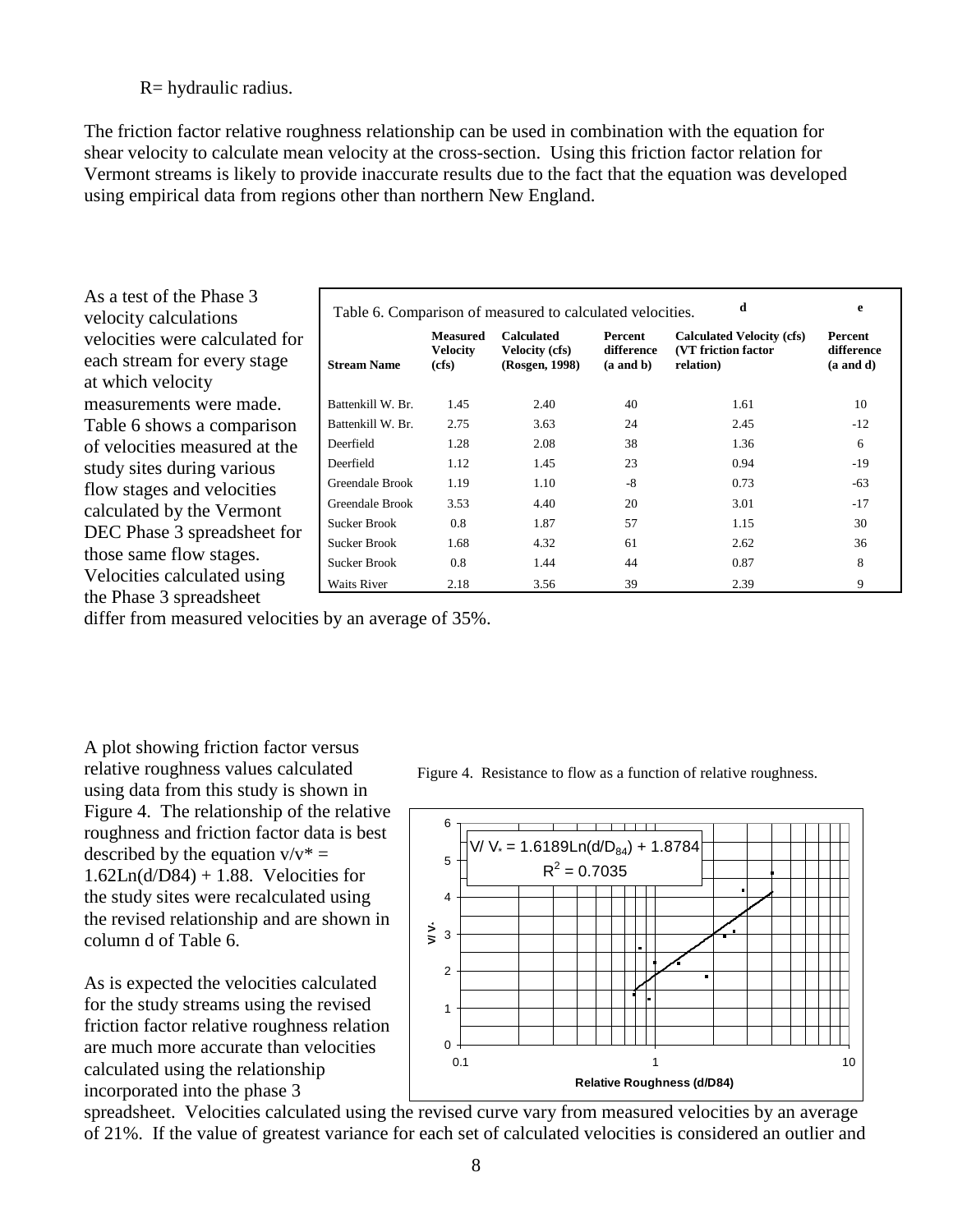discarded the average variation of the Rosgen based velocities becomes 33% and the average variation of the VT based velocities becomes 16%.

It is to be expected that the relation developed from a particular data set will better predict the related values for that data set than a relation developed on another data set. A true test of the usefulness of the revised relation for predicting friction factor of Vermont streams will require comparison of predicted to measured velocities on other streams in Vermont. It is expected that the accuracy of this curve for calculating friction factor on other Vermont streams will be highly dependent on the stream's similarity to those used in this study. Because of this fact it may become desirable to develop curves for each major stream morphology found in Vermont.

### <span id="page-10-0"></span>**Further Study**

Flow measurements will continue at all six sites in order to increase confidence in the stage-discharge rating curves. A stage-discharge relation will be established at the Ranch brook site so that the discharge associated with the identified bankful stage can be determined. When enough stage-discharge data are collected to establish reliable stage-discharge curves the bankfull discharge curve for the complete data set will be added to the regional curve plot.

Flow measurement data collected for the discharge-rating curves will also be added to the relative roughness friction factor plot to increase confidence in the established relative roughness friction factor relationship. Flow measurements will also be made at sites not included in this study to test the accuracy of prediction provided by the relative roughness friction factor relationship when applied to streams outside those included in this study. Exploration into the use of existing data from USGS flow gages for addition to the relative roughness friction factor relationship will also be conducted.

Currently Rosgen E-type channels are not well represented in the Vermont regional curve dataset. Echannels have a much lower width to depth ratio than the C and B-channels that make up a large portion of the Vermont hydraulic geometry dataset (Rosgen, 1998). It is expected that the both the 2001 and 2006 regional curves over-predict the width and under-predict the depth of E-channels. There is interest in adding data from E-channels to document the difference in hydraulic geometry between E and C and B-channels. Identification of appropriate study sites will begin in the 2006 field season.

### <span id="page-10-1"></span>**References**

- 1. Cahoon, Barry. Vermont Rivers Program Manager
- 2. Knighton, David. 1998. Fluvial Forms and Processes. Oxford University Press, NY.
- 3. Leopold, Luna, Maddock, Thomas. 1953. The Hydraulic Geometry of Stream Channels and Some Physiographic Implications. U.S. Geological Survey Professional Paper 252. U.S. Department of the Interior, USGS. 57p.
- 4. Olson, Scott. 2003 Flow-Frequency Characteristics of Vermont Streams. U.S. Geological Survey Water-Resources Investigations Report 02-4238. U.S. Department of the Interior, USGS. 47p.
- 5. Rosgen, David. 1996. Applied River Morphology. Printed Media Companies, Minneapolis, MN.